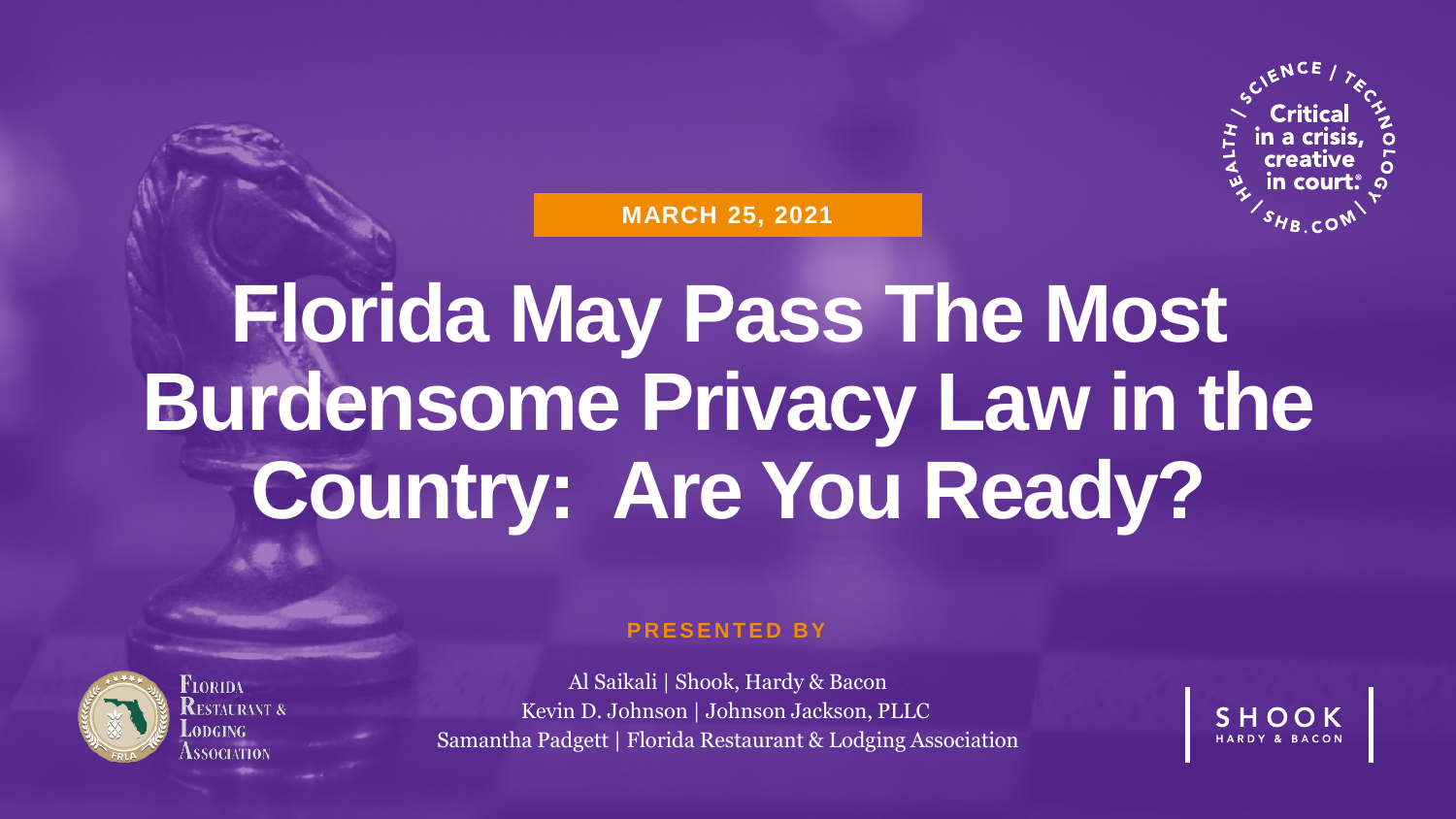

SHOOK HARDY & BACON

#### **Al Saikali**

*Chair, Privacy and Data Security Practice*

Shook, Hardy & Bacon



#### **Kevin Johnson**

*Shareholder, Employment Law Defense Attorney*

Johnson Jackson, PLLC



#### **Samantha Padgett**

#### *General Counsel*

Florida Restaurant & Lodging Association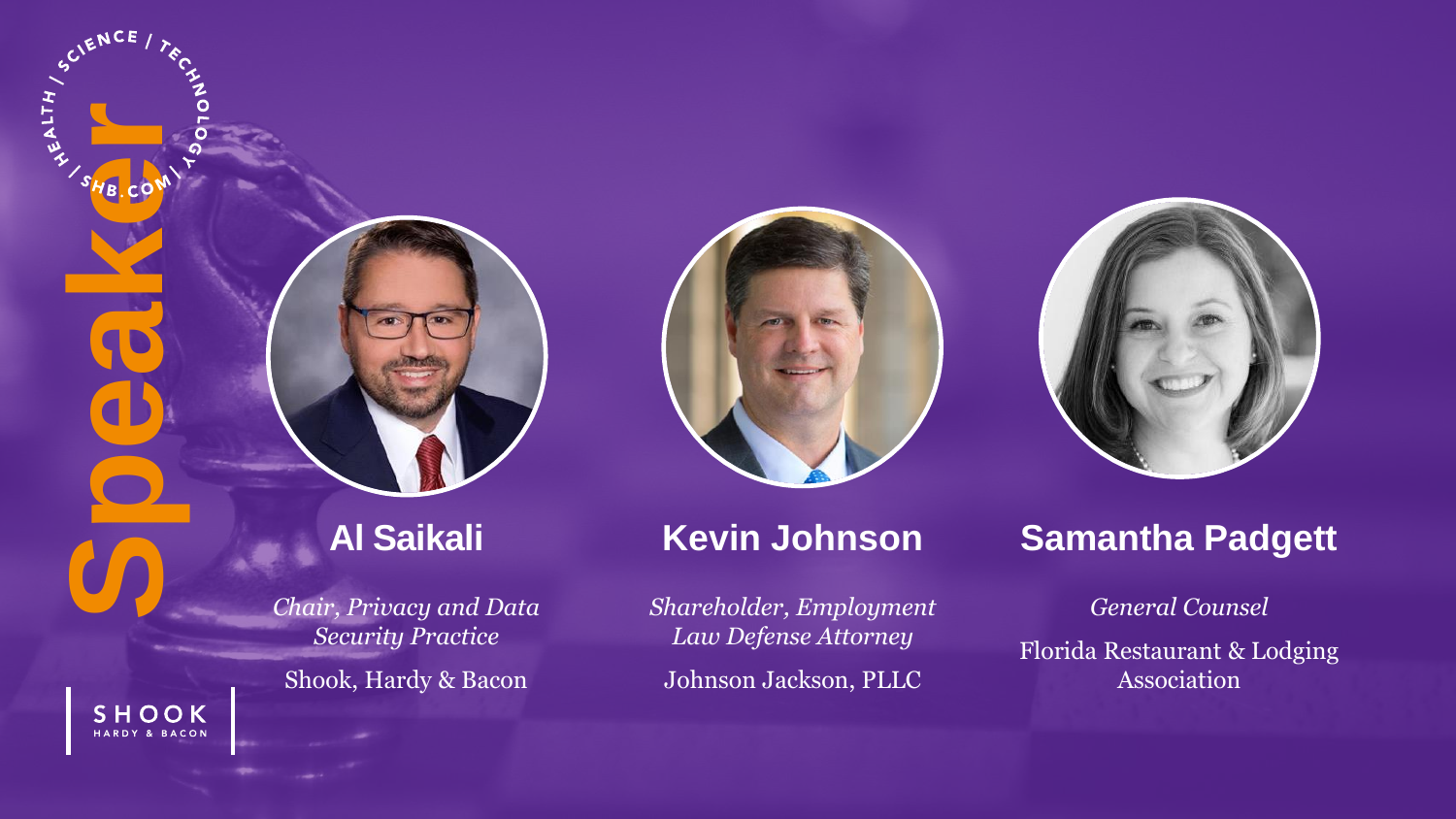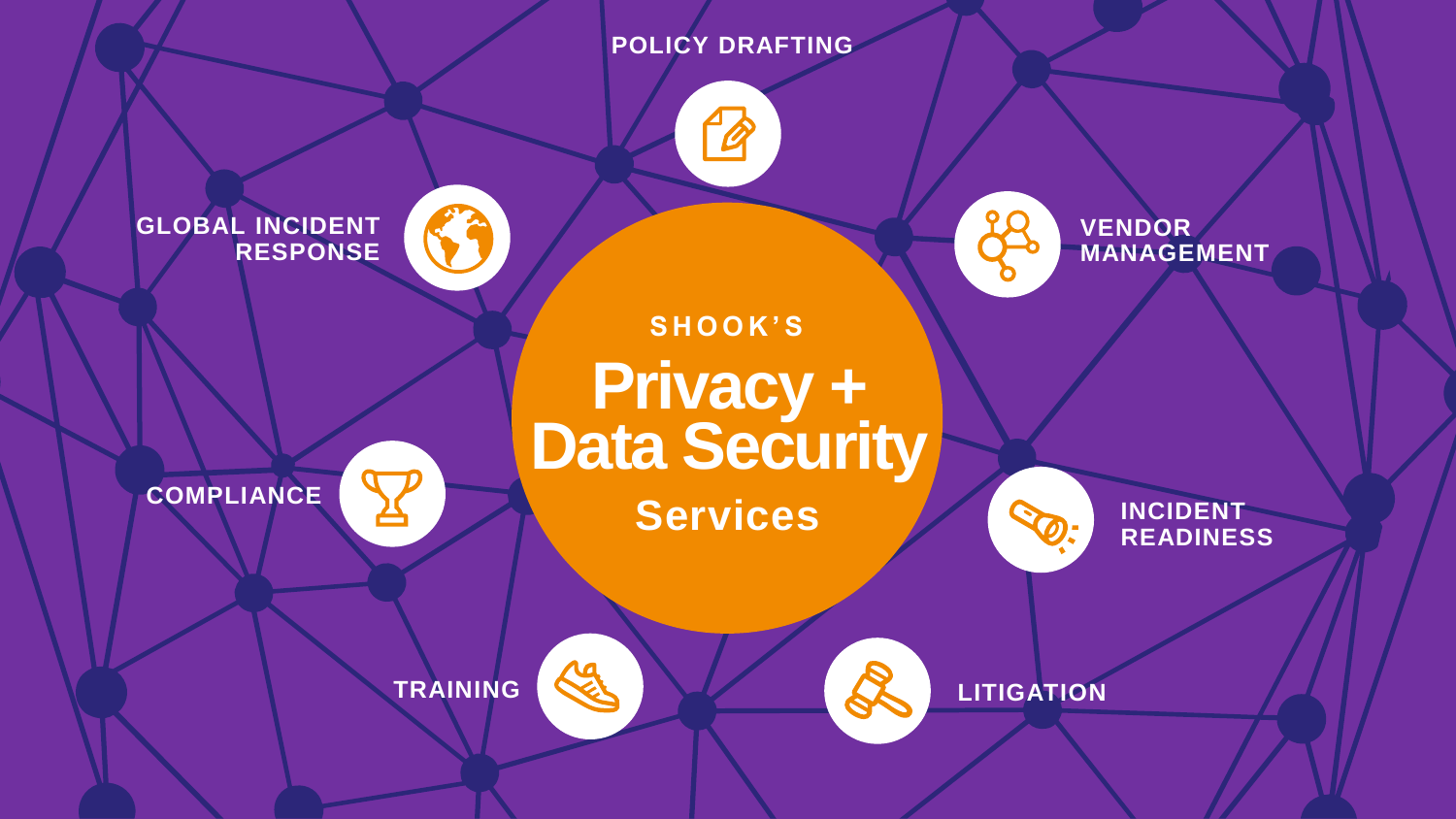# **Agenda**

- **1. Dueling Privacy Bills (HB 969 v. SB 1734)**
- **2. Compliance Burdens**
- **3. Litigation Gone Wild**
- **4. Path Forward for Legislation**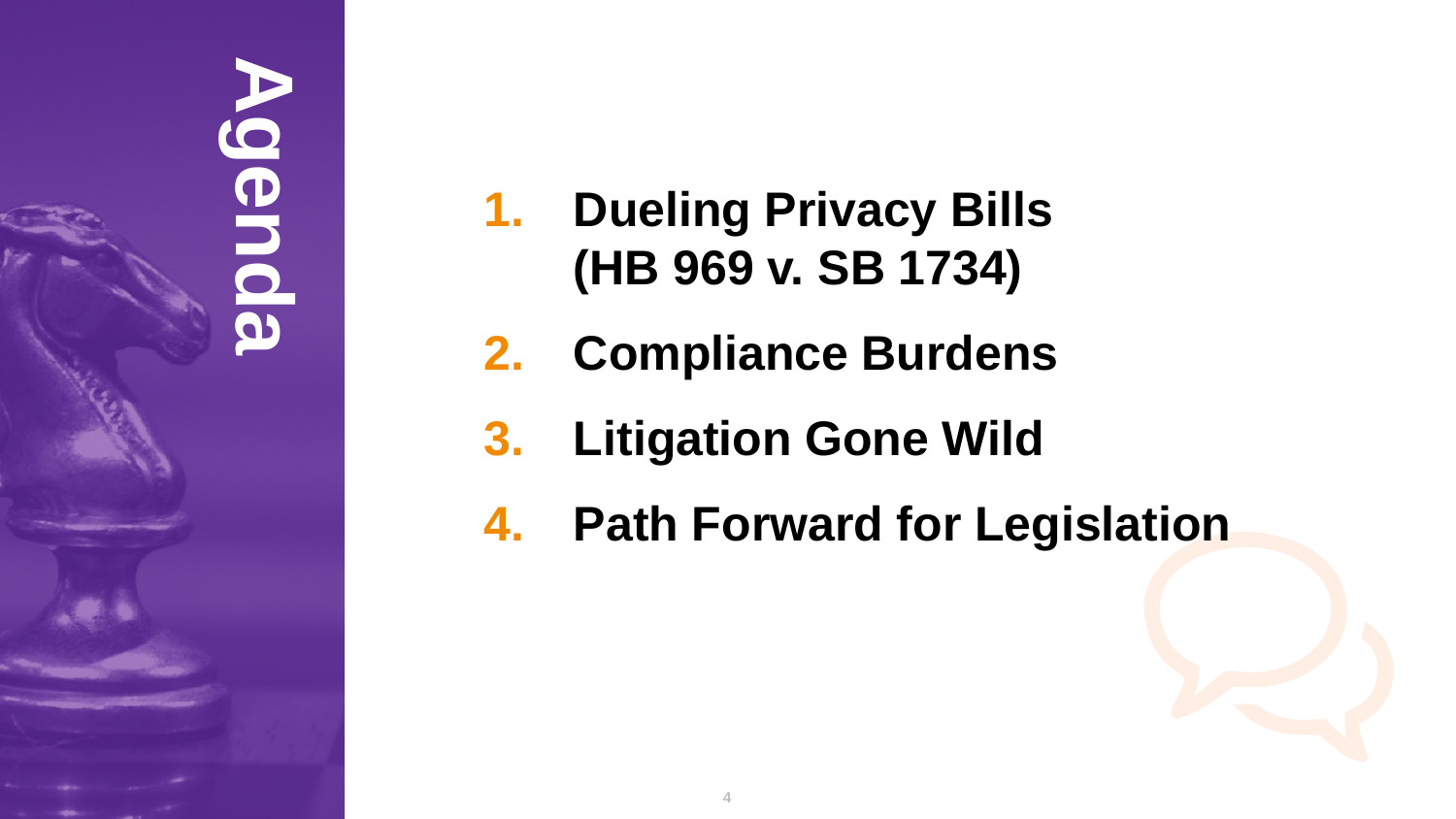**SECTION - 1**

# **The Dueling Privacy Bills**

**5**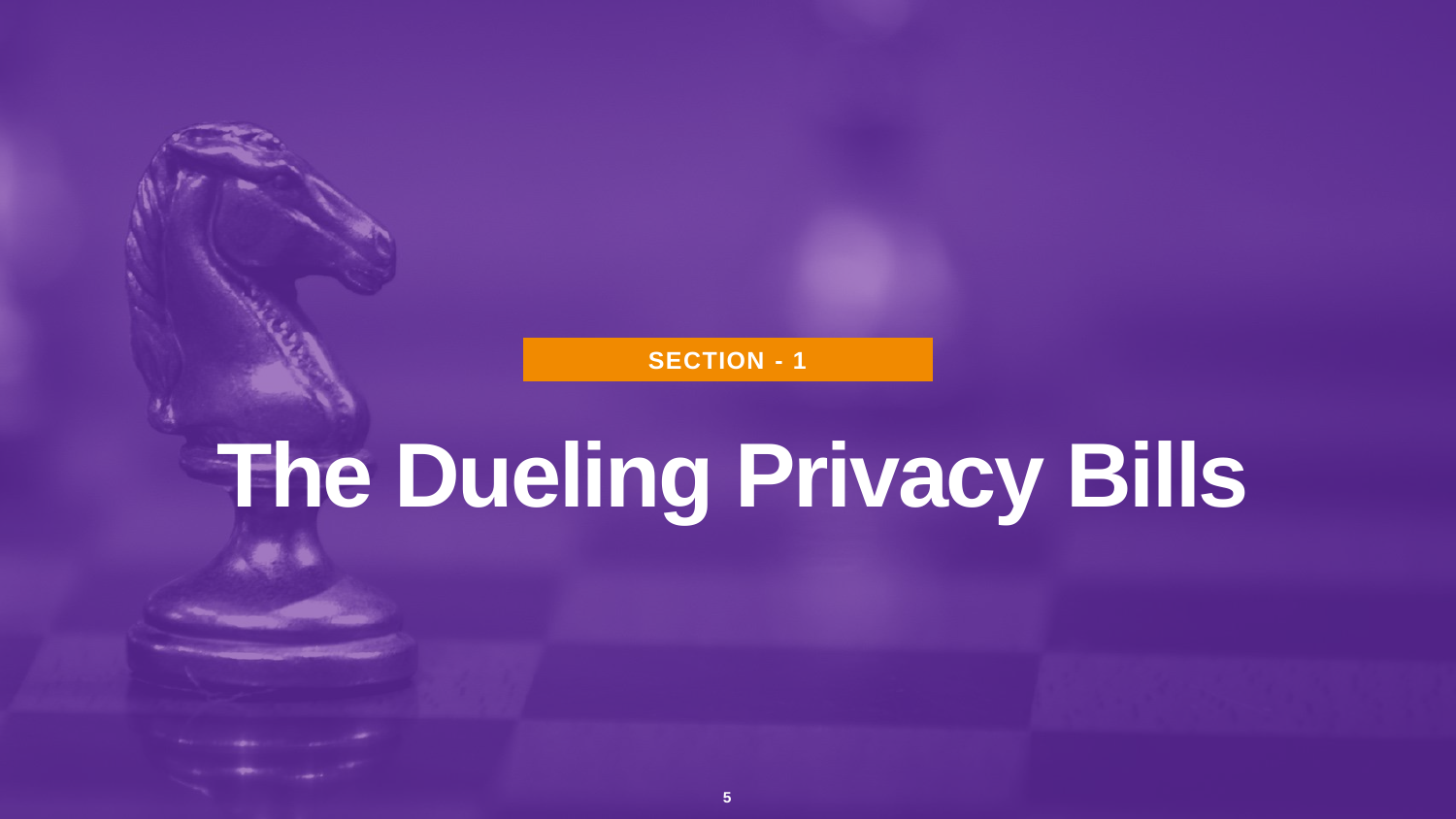#### **HB 969**

- Scope
	- Greater than \$25M in annual revenue
	- Buy, receive, sell, or share personal information of 50k or more consumers, households, or devices
	- 50% or more of global revenue from selling or sharing personal information about consumers
- Personal Information (PI)
	- Any information that relates to a particular consumer or household or is reasonably capable of being associated with a particular consumer or household.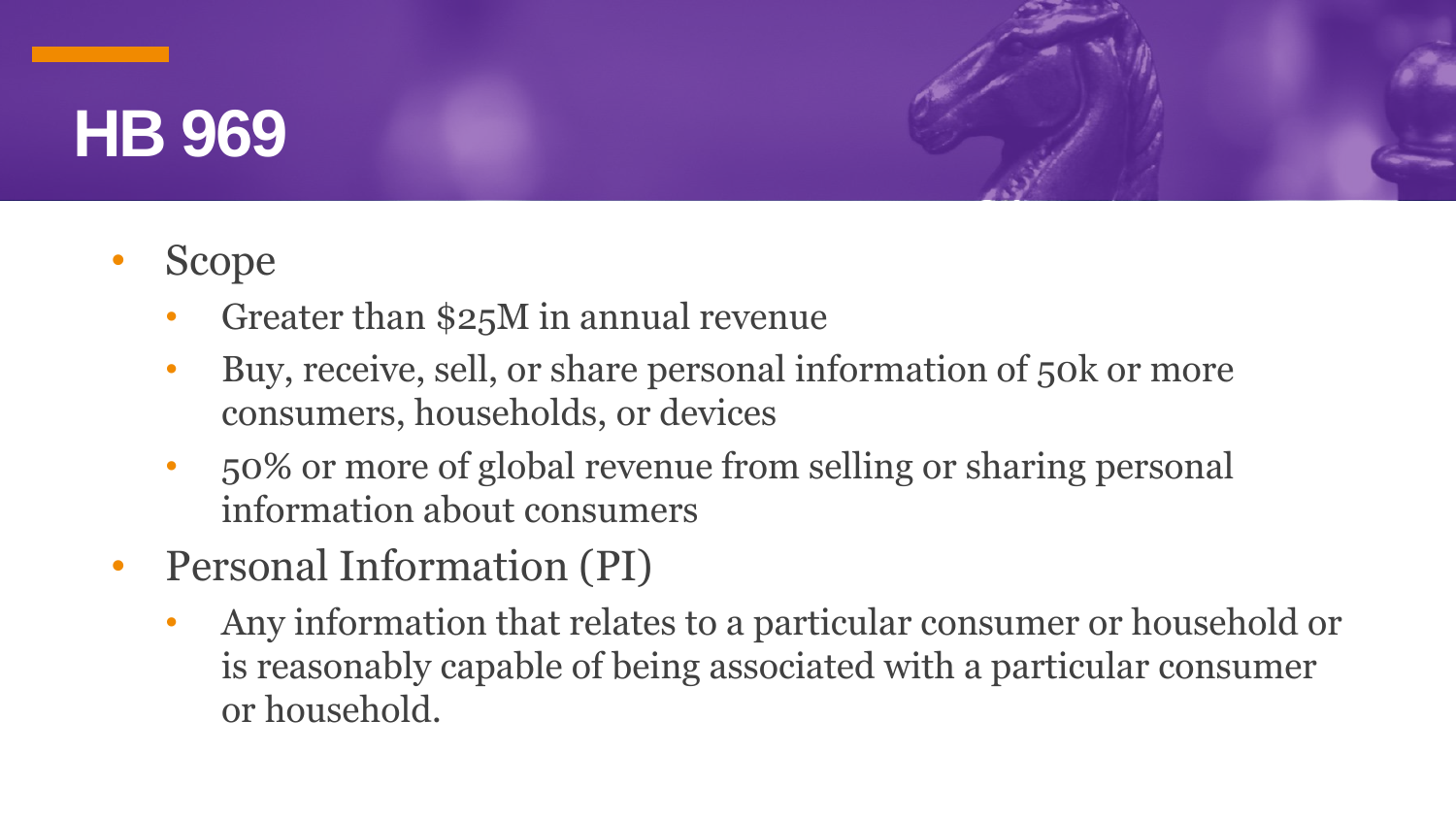## **Examples of Personal Information**

- Sensitive info (SSNs, DL#s, CC#s)
- Email address
- Protected classification info (Mr./Mrs.)
- Biometric information
- Internet or other electronic network activity (browsing history, search history, consumer's interaction with an Internet website, application, or advertisement)
- Geolocation
- Audio, visual, or olfactory information
- Professional/employment-related info
- Educational info
- Inferences drawn about a consumer's preferences, characteristics, behavior, abilities, and intelligence.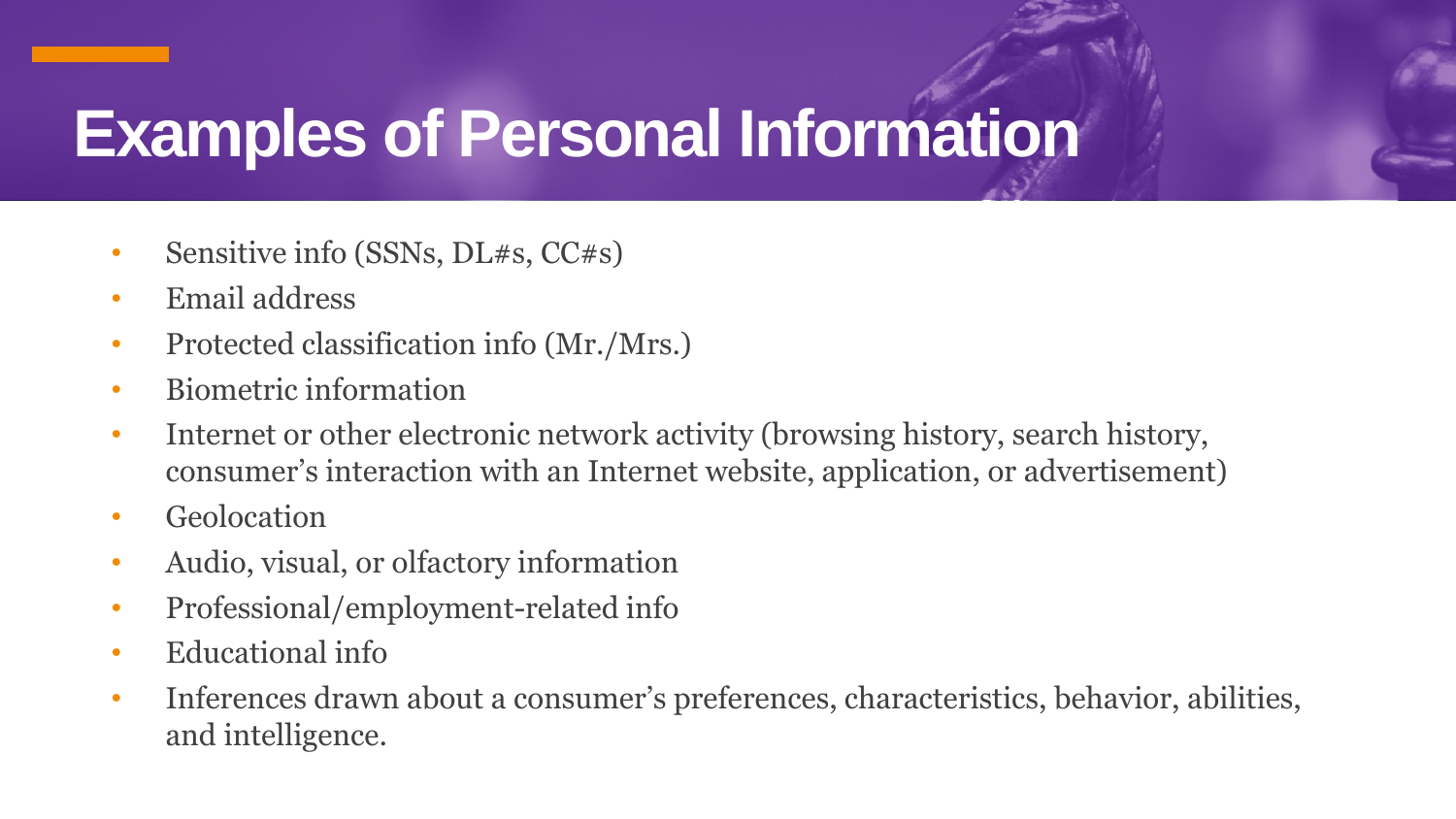## **HB 969 Requirements (1 of 2)**

- Maintain an **online privacy policy** and a **"just in time" privacy notice**
- **Provide a copy** of PI to consumer when requested
- Implement a **retention schedule** prohibiting use/retention of PI after initial purpose is satisfied or one year after consumer's last interaction with the business
- **Delete or correct PI** when requested by consumer
- **Right to know** what PI is sold or shared with third parties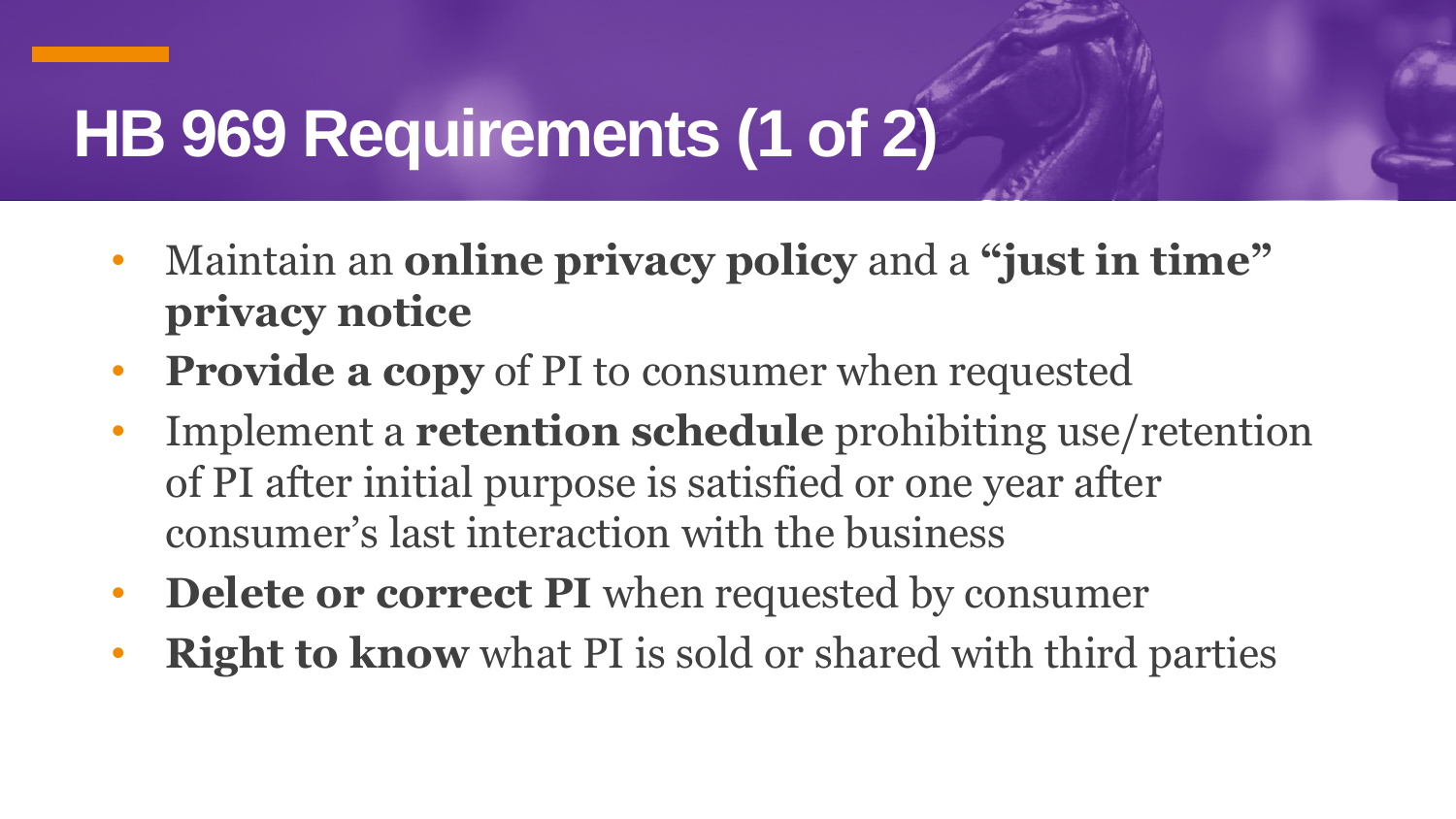## **HB 969 Requirements (2 of 2)**

- Right to **opt out** of the sale or sharing of PI to third parties
- **Opt-in** requirement for the sale or sharing of information for minors under 16
- **Cannot discriminate** against consumers who exercise their privacy rights
- **Contract with third parties** with whom you share PI to limit their use of the PI
- Add a *"Do Not Sell or Share My Personal Information"* link to your website.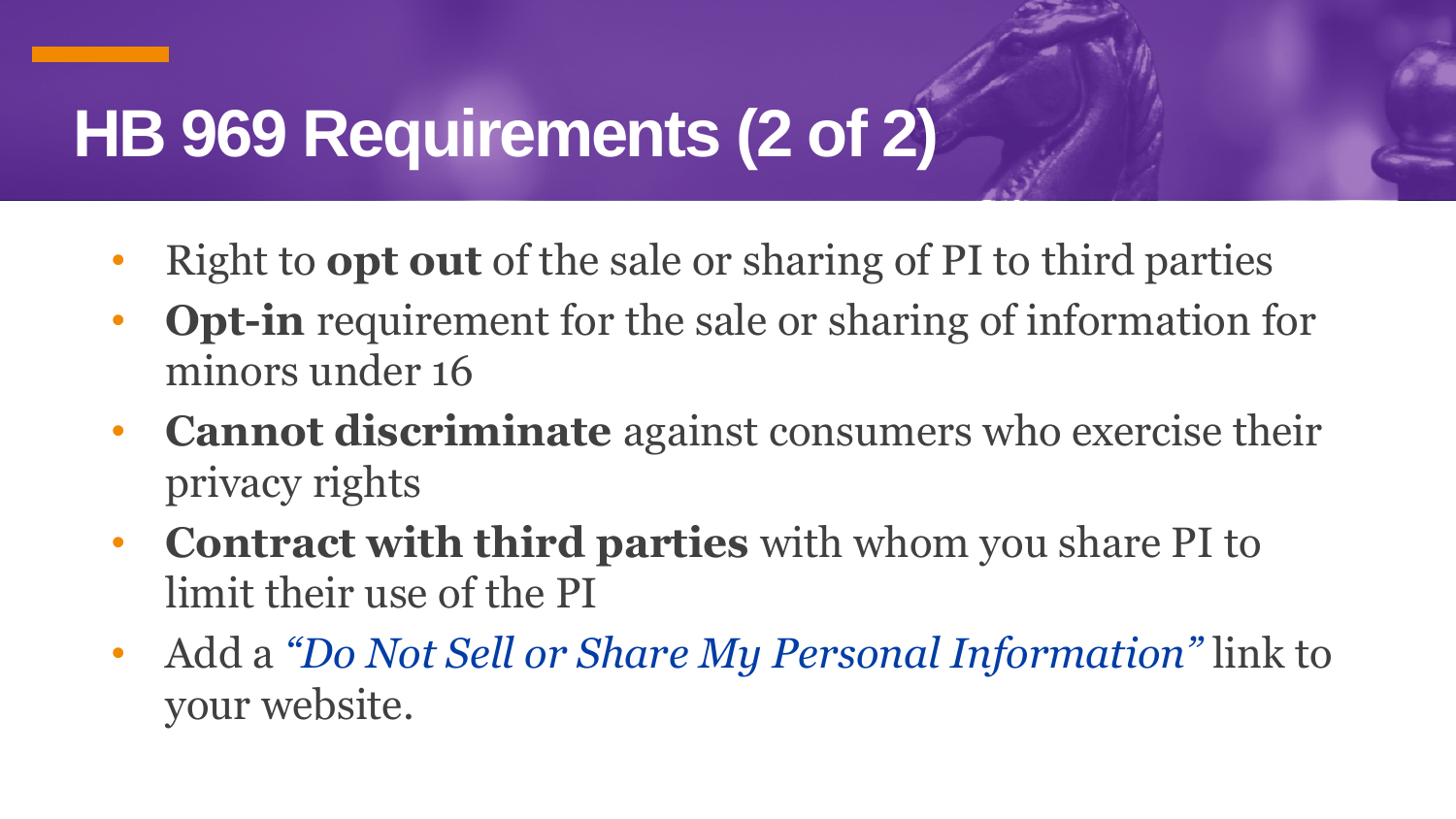## **HB 969 Exceptions**



- PI for employees, applicants, interns, or volunteers
- Health information, covered entities, and business associates under HIPAA
- PI governed by
	- the Fair Credit Reporting Act
	- the Gramm-Leach-Bliley Act
	- the Driver's Privacy Protection Act
	- the Family Educational Rights and Privacy Act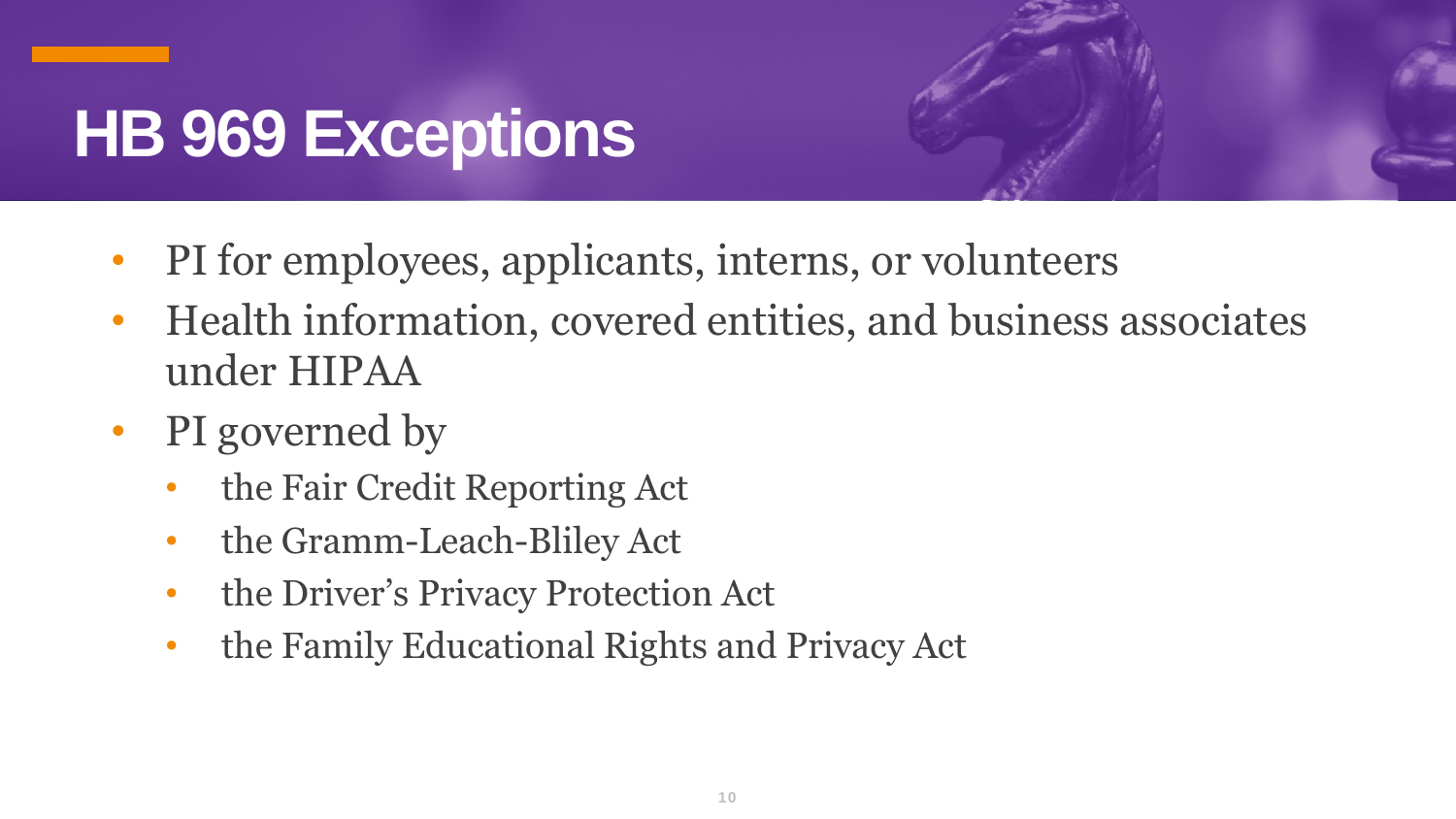**SECTION - 2**

# **Compliance Burdens and the Private Right of Action**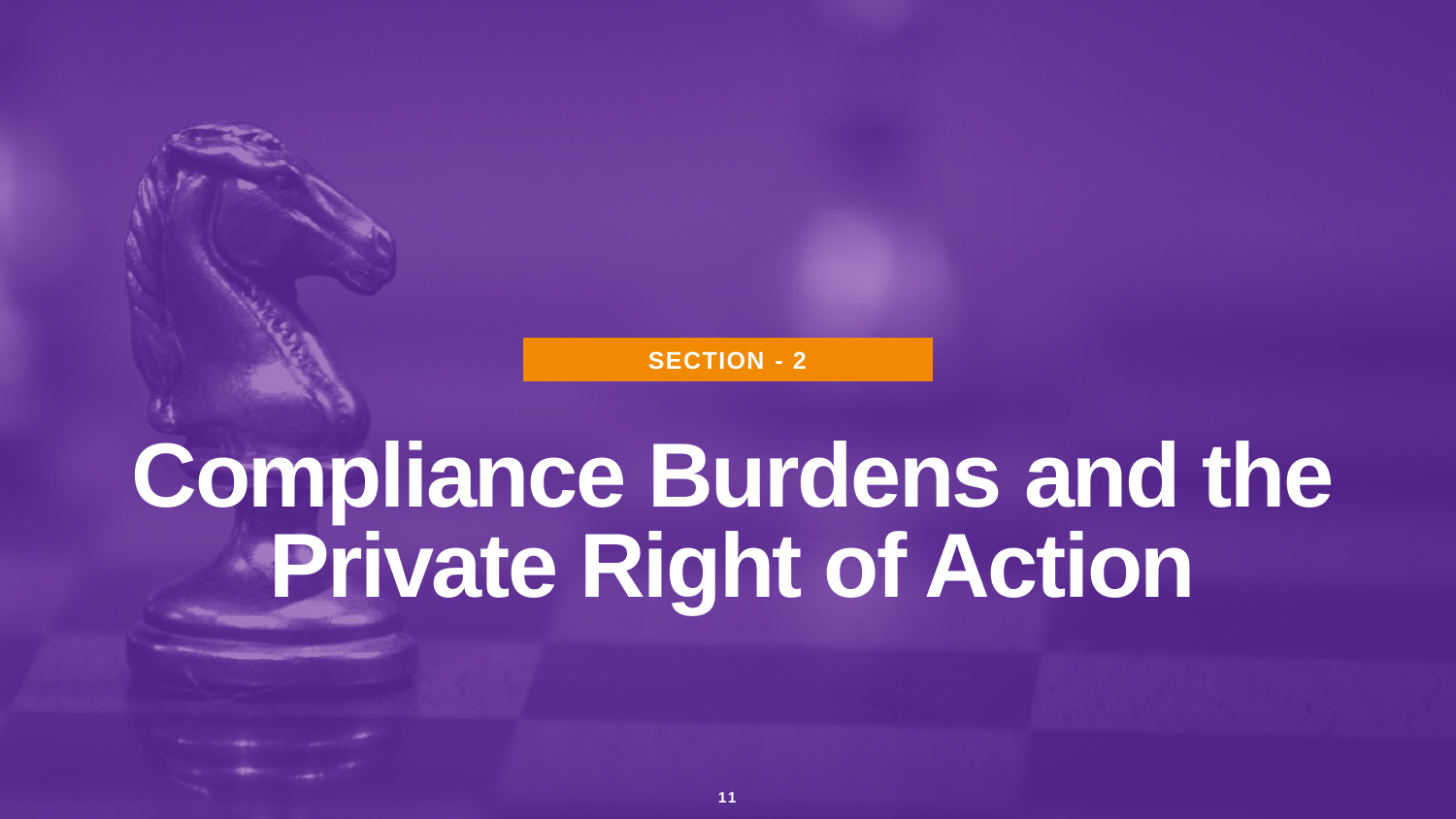## **HB 969 Compliance Burdens (1 of 2)**

- Legal fees to understand and comply with the law \$50,000 to \$200,000
- Data Inventory \$40,000 to \$120,000
- Solutions to keep the inventory evergreen \$40,000 to \$200,000 per year
- Consultants to develop and implement a data subject access request process - \$50,000 to \$75,000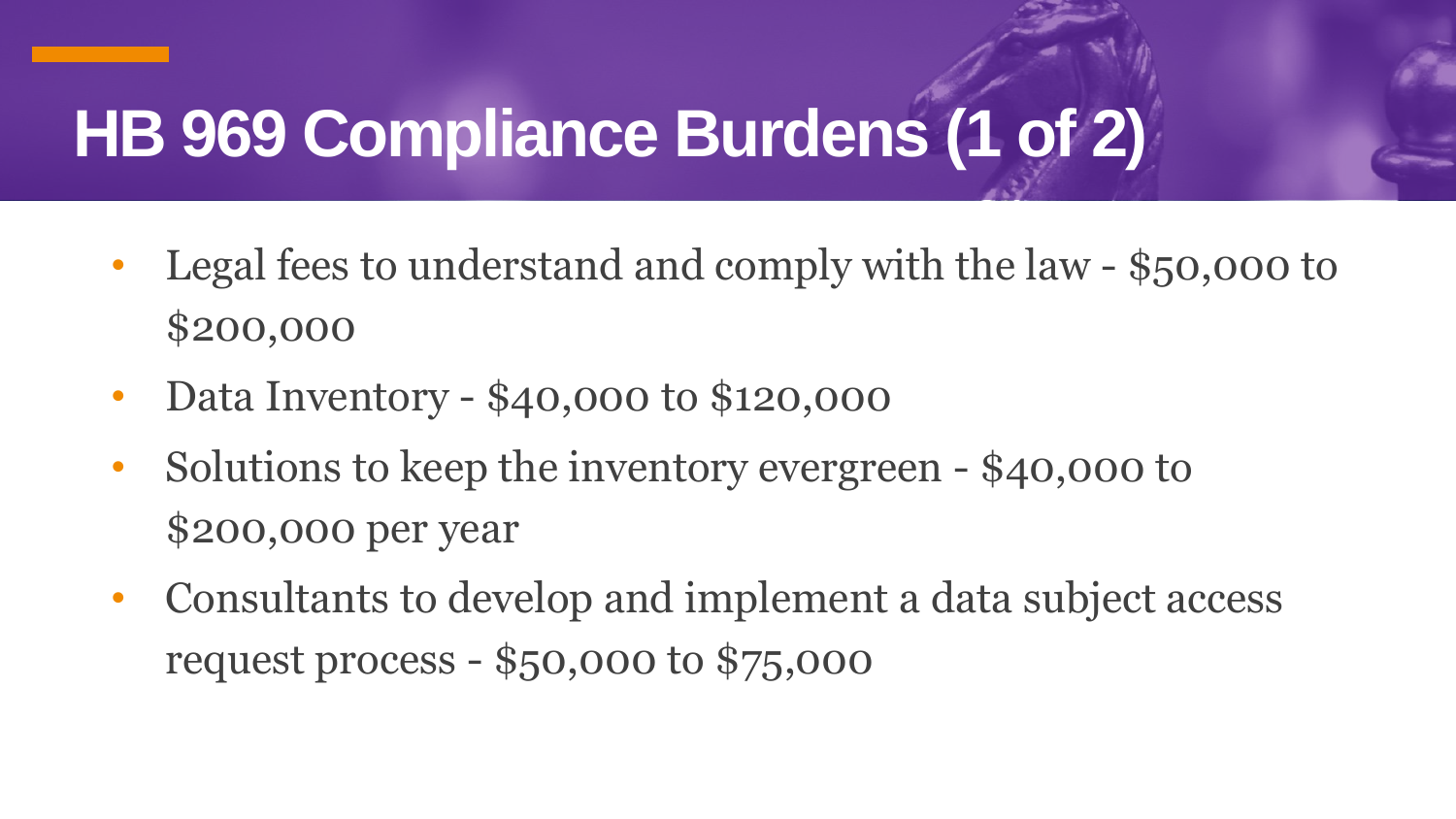## **HB 969 Compliance Burdens (2 of 2)**

- Cybersecurity risk assessment \$25,000 to \$130,000 per year
- Cyber insurance \$10,000 to \$100,000 per year
- Training \$20,000 to \$75,000 per year
- Hiring additional staff \$45,000 to \$110,000 per year

GRAND TOTAL = approximately **\$300,000 to over \$1 million**, most of which is not a one-time cost.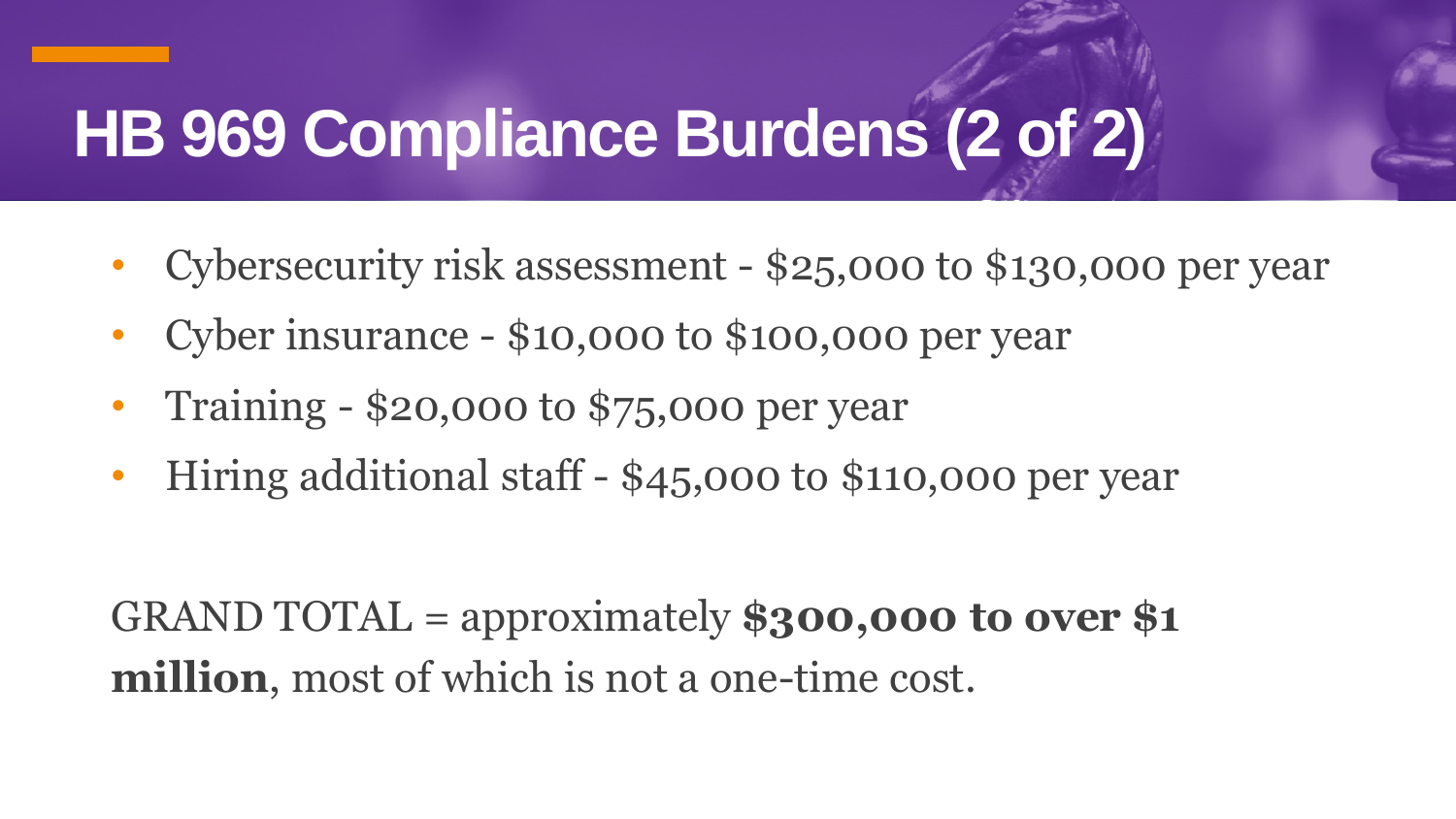## **HB 969 Private Cause of Action**

- If PI (broadly defined) is subject to a data breach and the business failed to implement and maintain reasonable security procedures and practices, the consumer can sue for:
	- Damages in the amount of \$100 to \$750 per consumer per incident
	- Injunctive or declaratory relief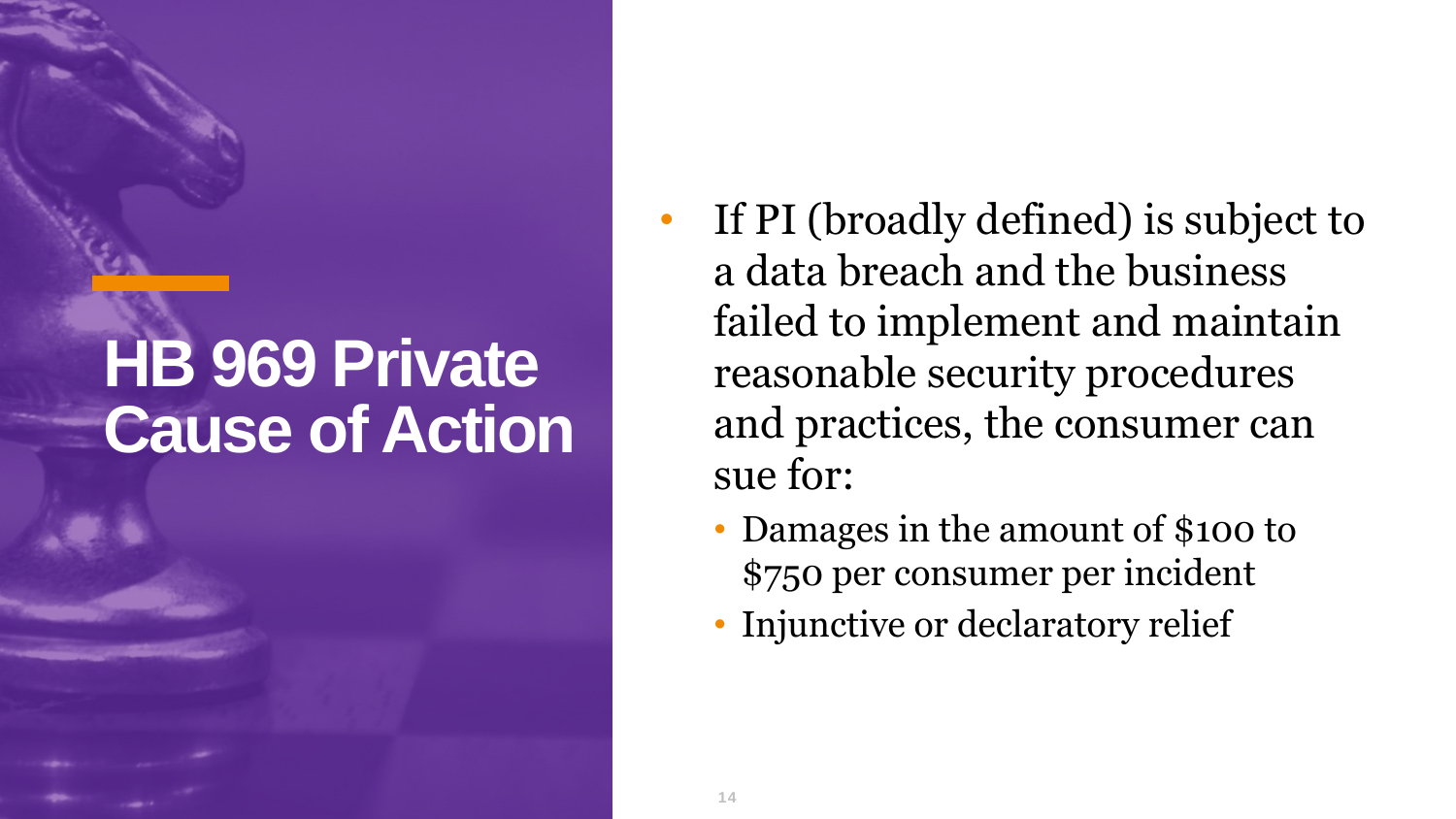## **HB 969 Private Cause of Action**

- Consumers can also sue for those same damages if the business does not delete, correct, or execute optout as requested.
- The plaintiff can seek attorney's fees.
- Some examples
	- Data breach of meal preferences, allergy information, behavior
	- Incorrect statement in privacy notice
	- Failure to delete PI in backup files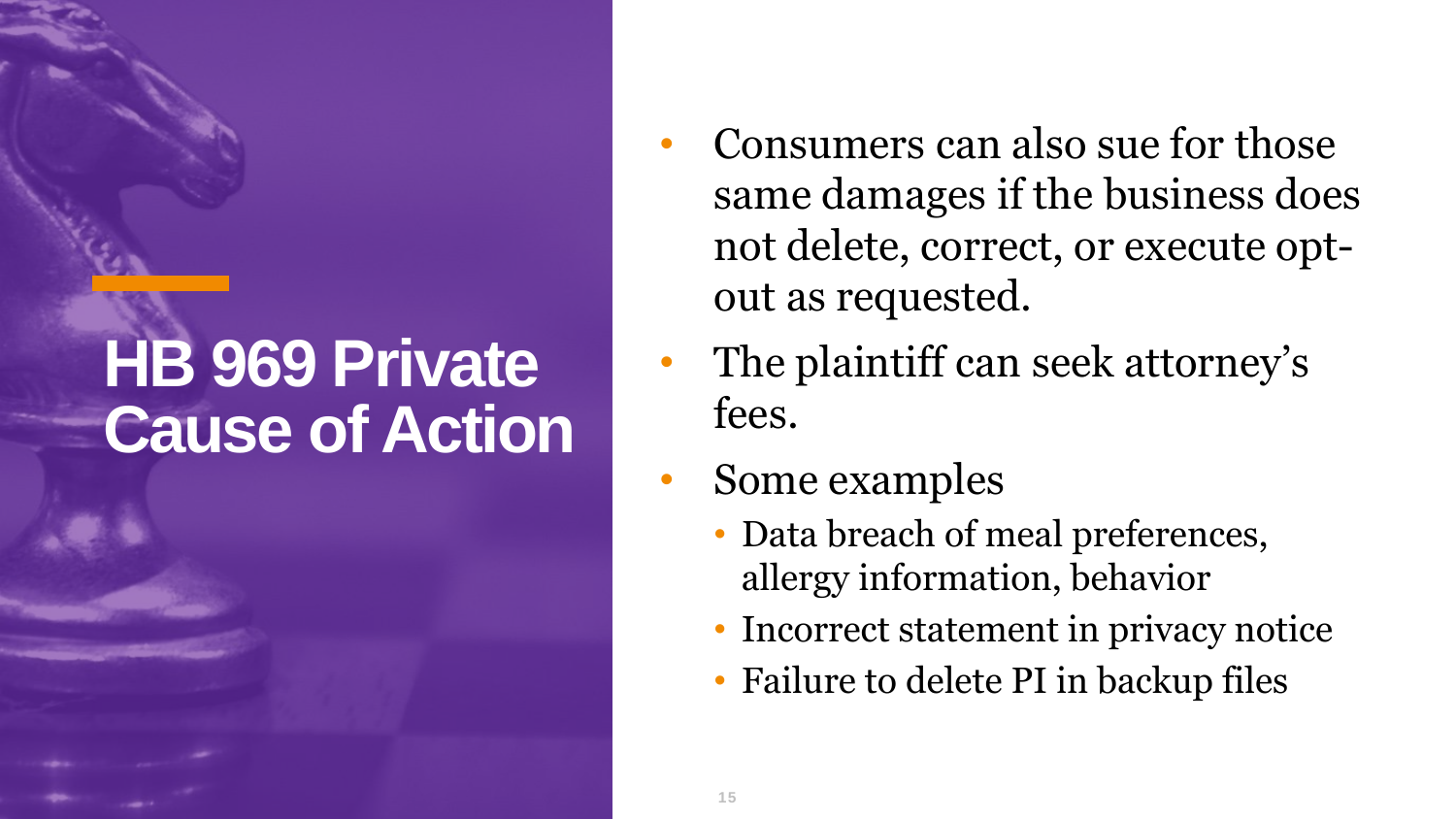## **SB 1734 (Florida Privacy Protection Act)**

- Key Differences from HB 969
	- Most requirements are limited to companies that sell or share PI
		- Exceptions online privacy policy; adopt reasonable security procedures and practices
	- Right to sue is much broader for any violation of the law and for data breaches
		- E.g., an inaccurate privacy policy could result in a class action lawsuit of \$100M to \$750M.
- Plaintiff's lawyer can recover attorney's fees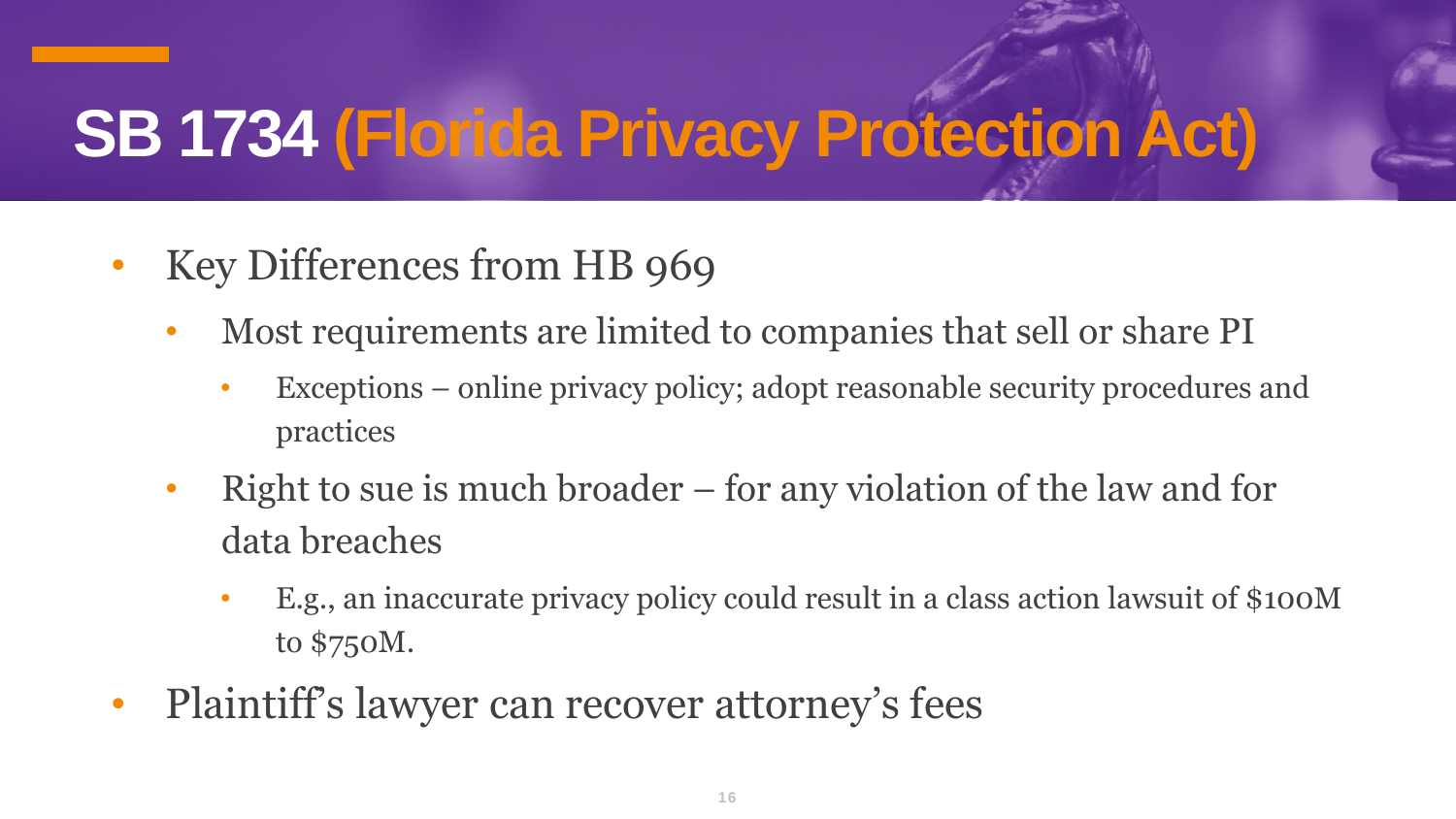#### **SECTION - 3**

# **A Plaintiff's Lawyer's Dream Come True**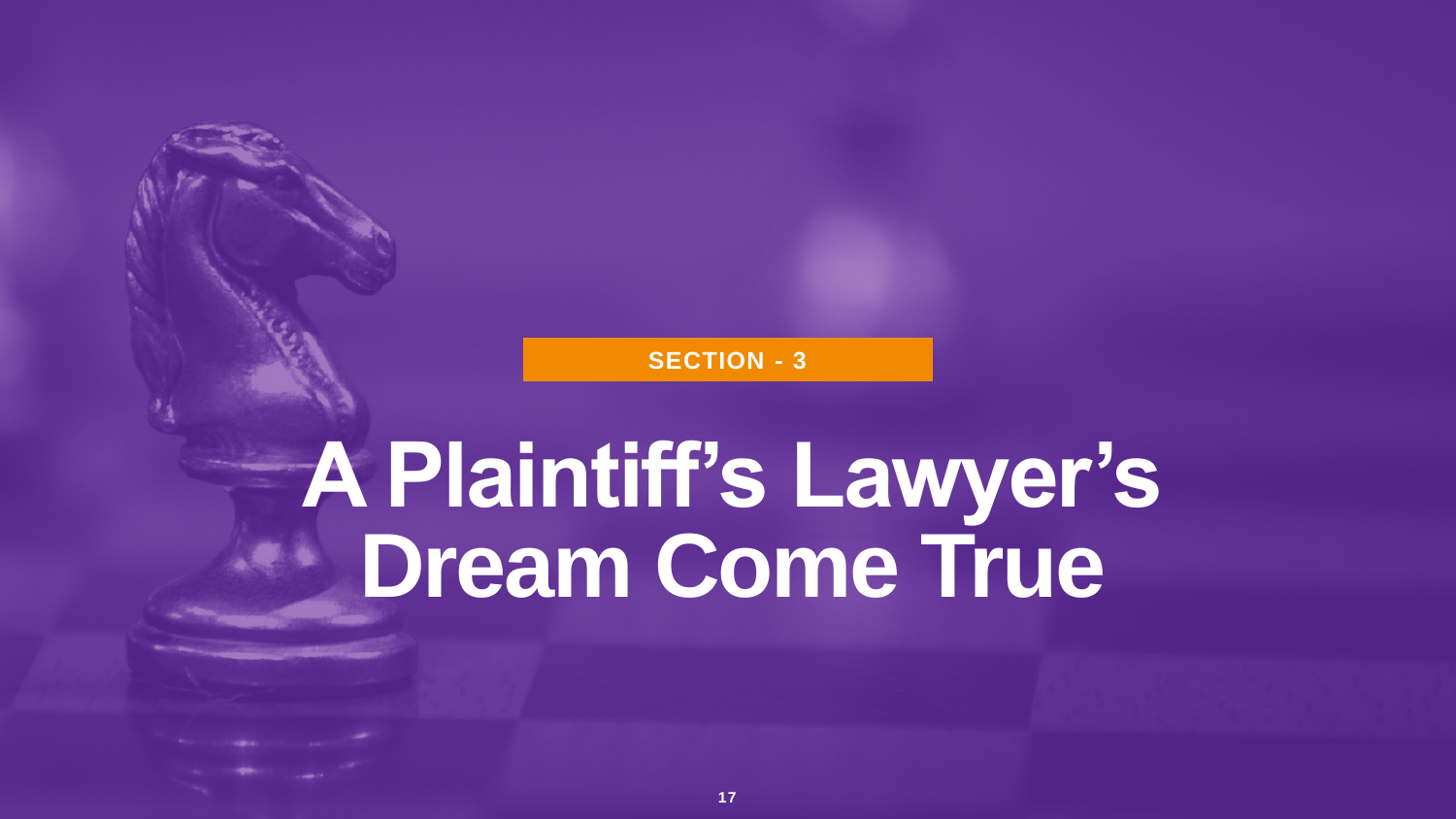#### **Litigation Risks**

- Cyber-attack that impacts PI (like your preference in the food you like or any allergies)
- Employee sends an email containing PI to the wrong person
- Consumer watchdog tests your ability to respond to a consumer request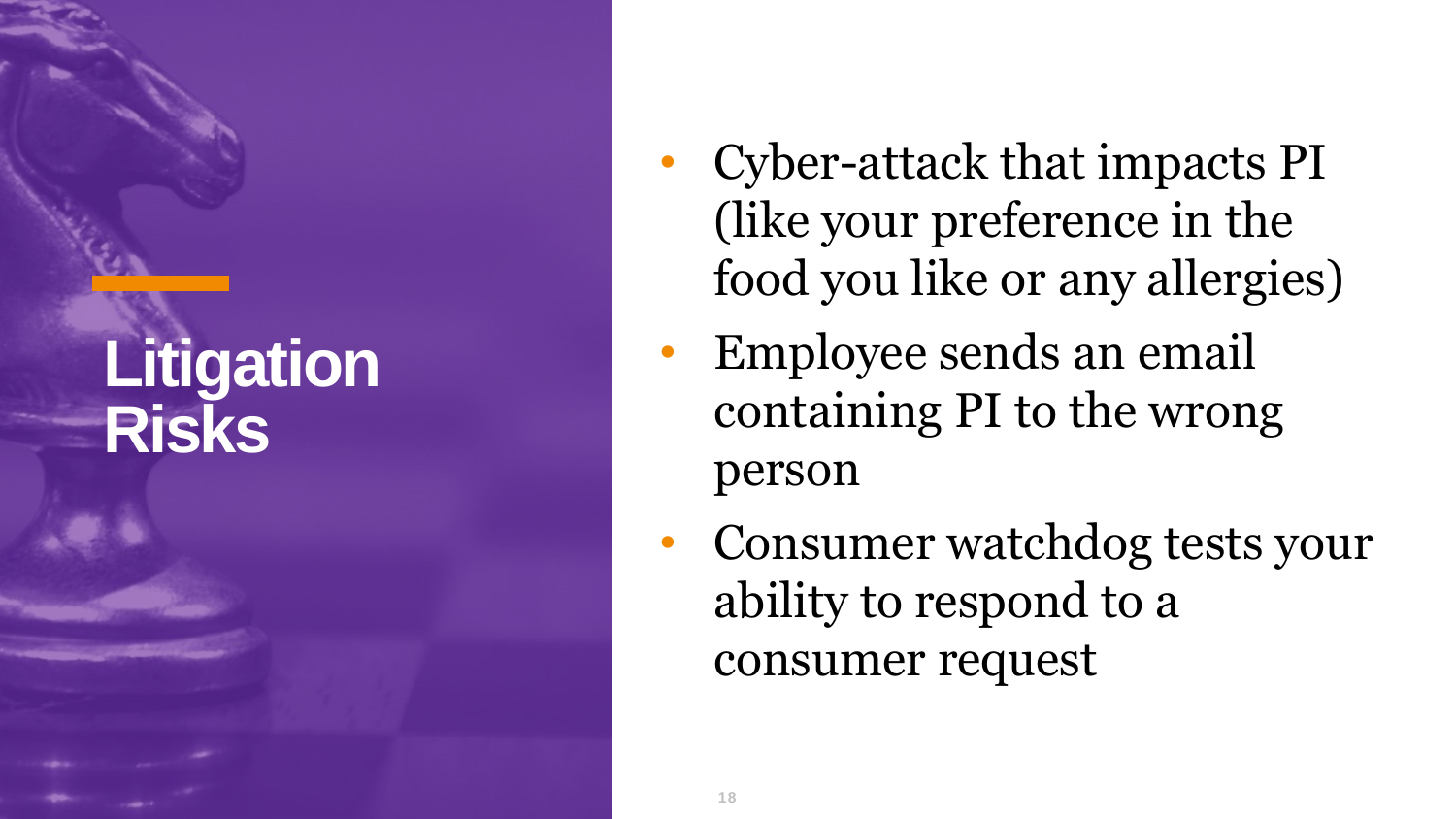**SECTION - 4**

## **The Path Forward**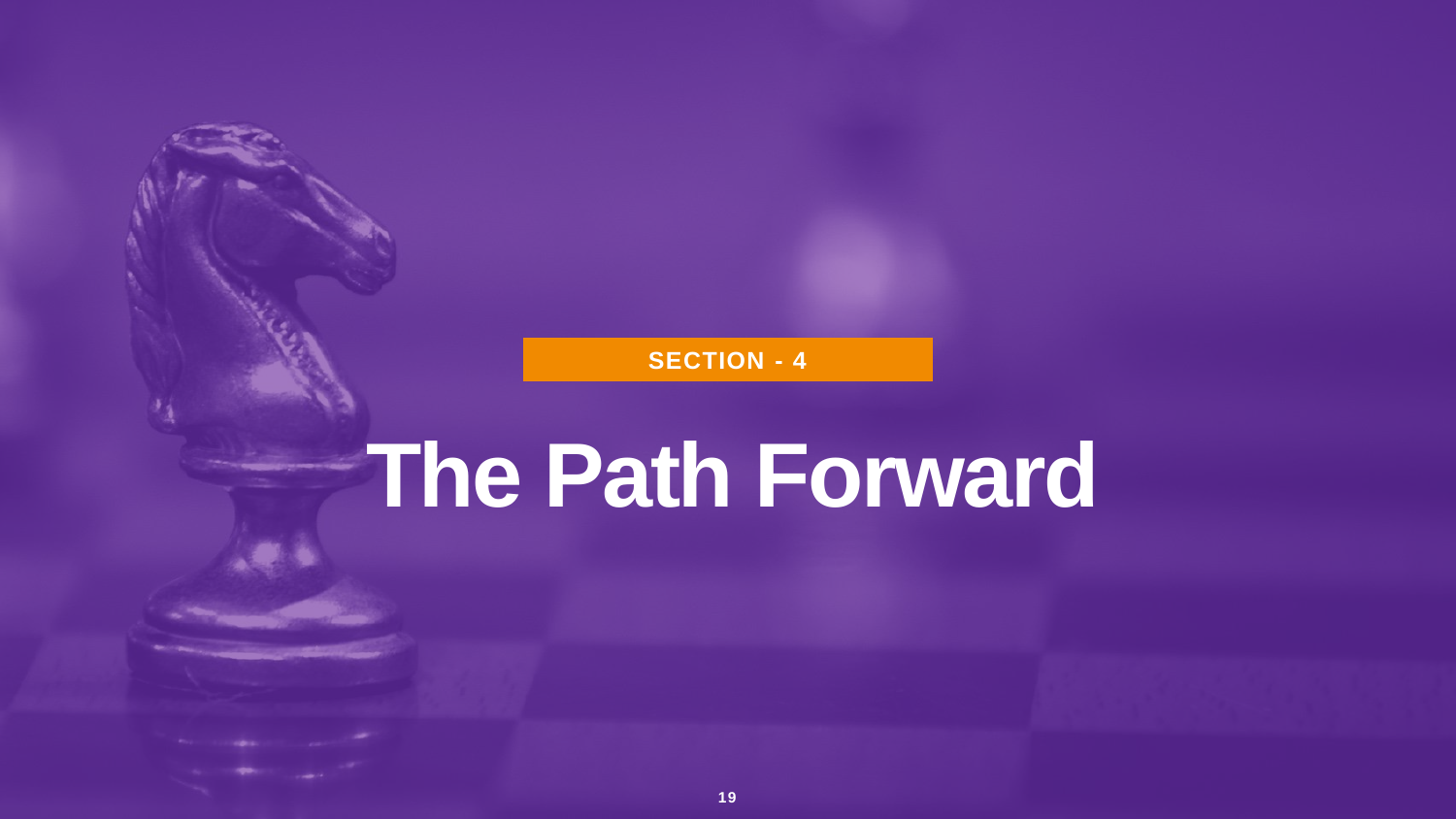### **The Path Forward**

- $HB$  969 one more subcommittee, then a floor vote
- $SB$  1734 two more committees, then a floor vote
- House Speaker and Senate President will decide which version to send to the other chamber
- Governor's signature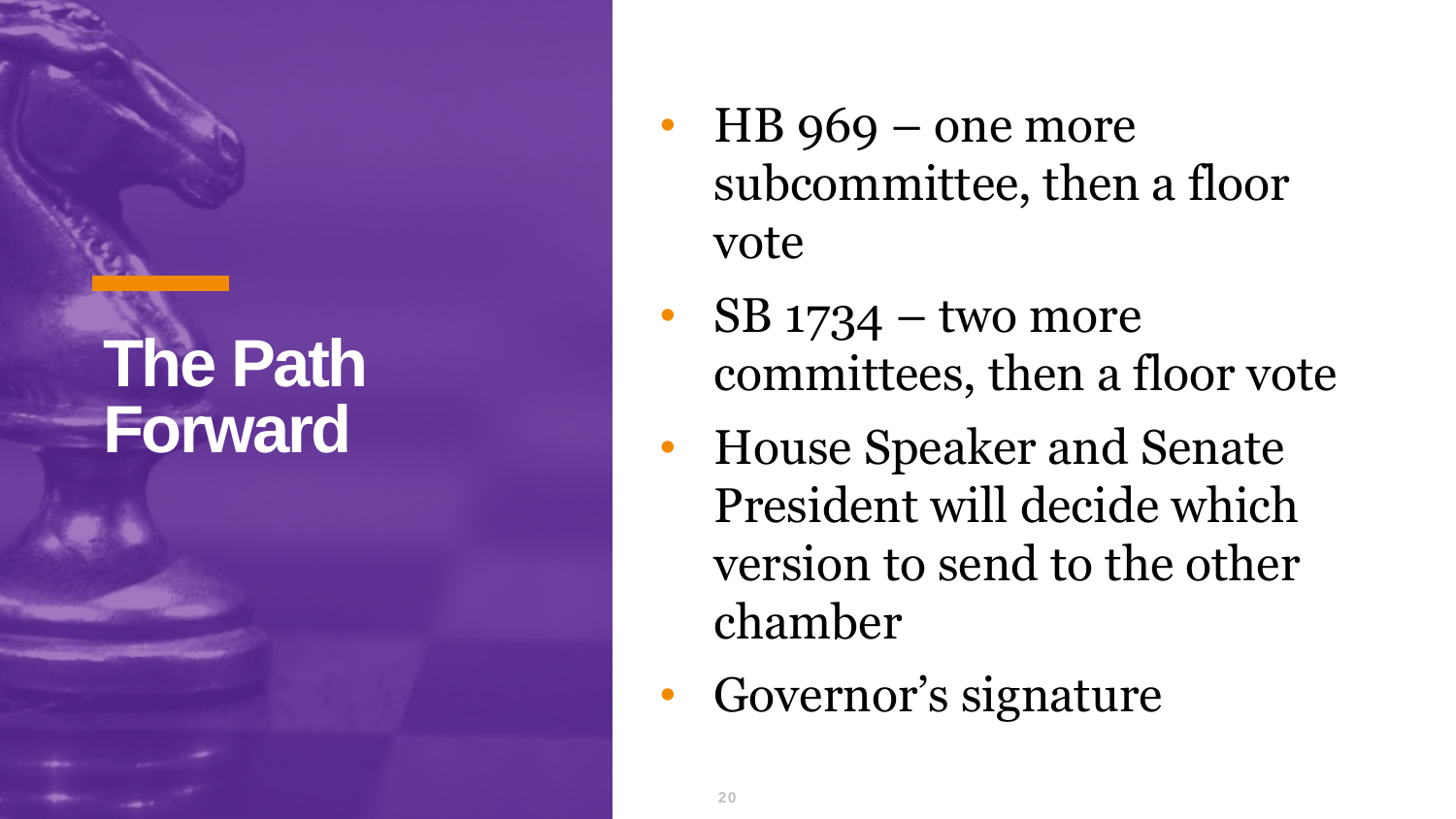

SHOOK HARDY & BACON

*Chair, Privacy and Data Security Practice* Shook, Hardy & Bacon LLP

asaikali@shb.com



#### **Kevin Johnson**

*Shareholder, Employment Law Defense Attorney* Johnson Jackson, PLLC



#### **Samantha Padgett**

*General Counsel*

Florida Restaurant & Lodging Association

Follow Al's Blog: **DataSecurityLawJournal.com**